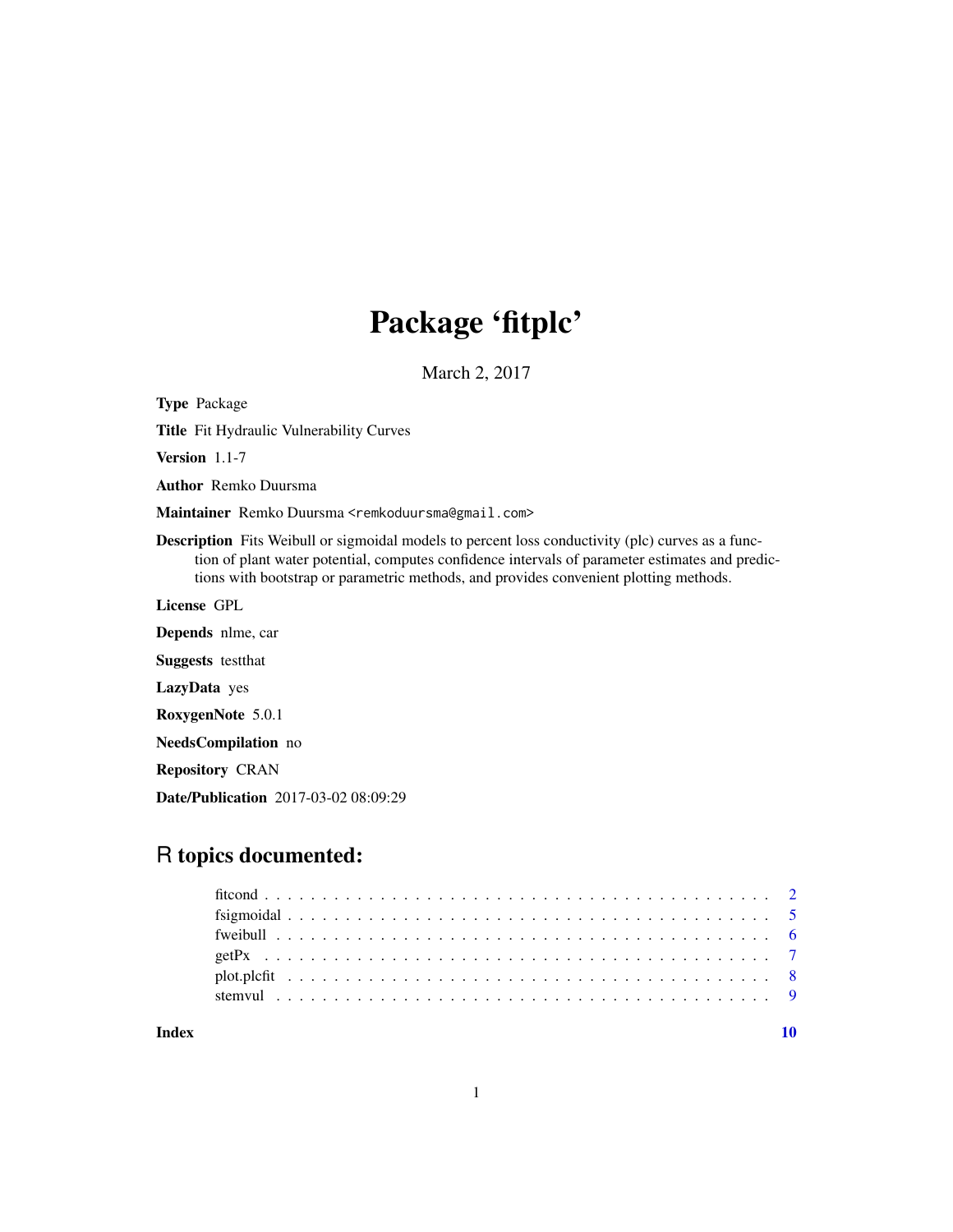<span id="page-1-2"></span><span id="page-1-0"></span>

#### <span id="page-1-1"></span>Description

Fit a curve to measurements of stem or leaf conductivity at various water potentials. If measurements are organized as 'percent loss conductivity' (PLC), use the fitplc function. If they are organized as the actual conductance or conductivity (as is common for leaf hydraulic conductance data, for example), use the fitcond function. You can choose to either fit the Weibull function (the default), or the sigmoidal-exponential model. See Details and Examples for more information on how to use these functions.

It is also possible to fit multiple curves at once, for example one for each species or site, with the fitplcs and fitconds functions. This is useful when you have data for multiple curves organized in one file.

Random effects may be incorporated via the random argument (see Examples), in which case nlme will be used (in case of the Weibull), or lme (in case of the sigmoidal model).

See plot. plcfit for documentation on plotting methods for the fitted objects, and the examples below.

#### Usage

```
fitcond(dfr, varnames = c(K = "K", WP = "MPa"), Kmax = NULL,WP_Kmax = NULL, ...fitplc(dfr, varnames = c(PLC = "PLC", WP = "MPa"), weights = NULL,random = NULL, model = c("Weibull", "sigmoidall"), x = 50,coverage = 0.95, bootci = TRUE, nboot = 999, quiet = TRUE,
  startvalues = NULL, ...fitplcs(dfr, group, ...)
fitconds(dfr, group, ...)
```
#### **Arguments**

| dfr      | A data frame that contains water potential and plc or conductivity/conductance<br>data.                                     |
|----------|-----------------------------------------------------------------------------------------------------------------------------|
| varnames | A vector specifying the names of the PLC and water potential data (see Exam-<br>ples).                                      |
| Kmax     | Maximum conduct(ance)(ivity), optional (and only when using fitcond). See<br>Examples.                                      |
| WP_Kmax  | Water potential above which Kmax will be calculated from the data. Optional<br>(and only when using fitcond). See Examples. |
| weights  | A variable used as weights that must be present in the dataframe (unquoted, see<br>examples).                               |
|          |                                                                                                                             |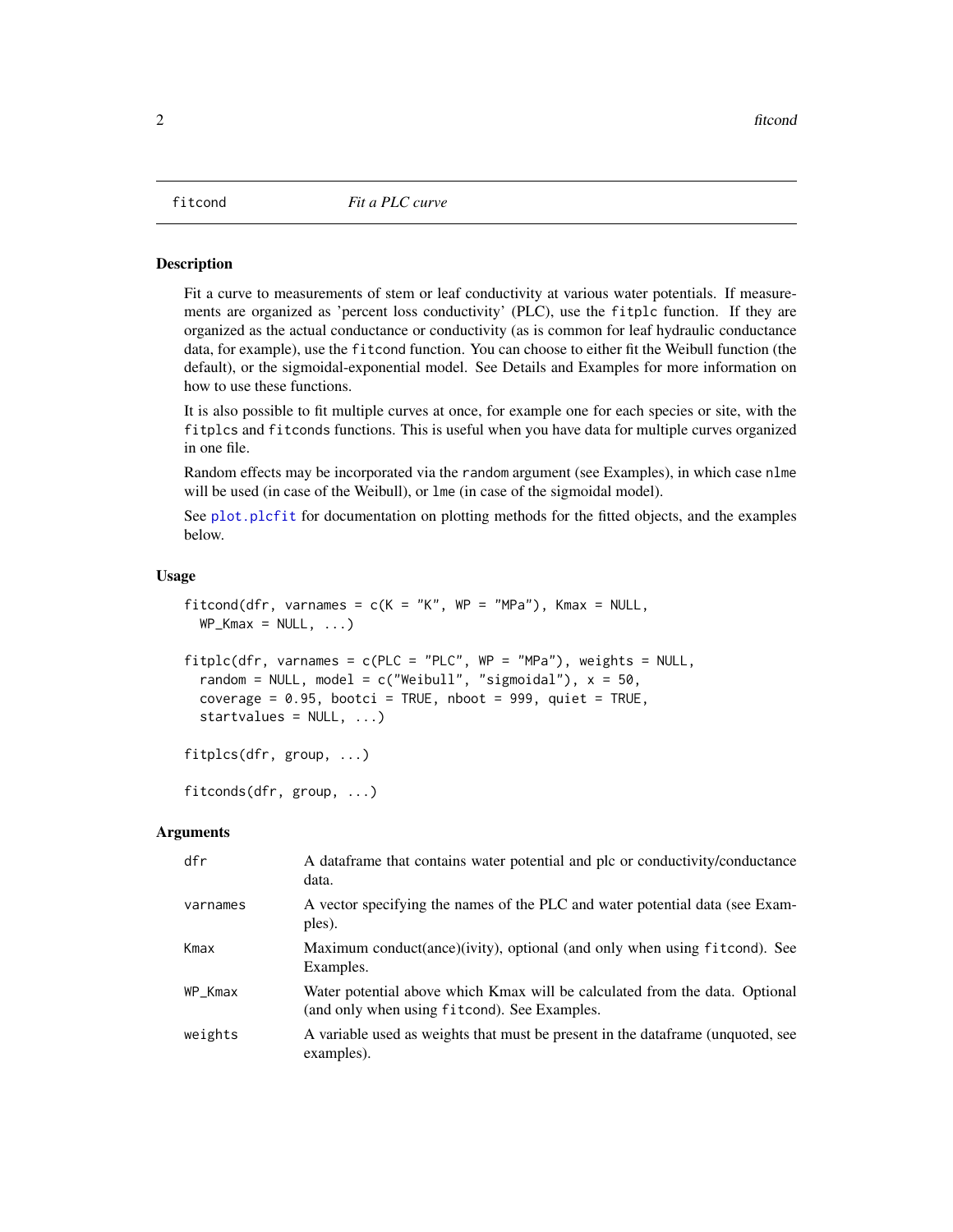#### <span id="page-2-0"></span>fitcond 3

| random      | Variable that specifies random effects (unquoted; must be present in dfr).                                                                                        |
|-------------|-------------------------------------------------------------------------------------------------------------------------------------------------------------------|
| model       | Either 'Weibull' or 'sigmoidal'. See Details.                                                                                                                     |
| X           | If the P50 is to be returned, $x = 50$ . Set this value if other points of the PLC<br>curve should be estimated (although probably more robustly done via getPx). |
| coverage    | The coverage of the confidence interval for the parameters $(0.95$ is the default).                                                                               |
| bootci      | If TRUE, also computes the bootstrap confidence interval.                                                                                                         |
| nboot       | The number of bootstrap replicates used for calculating confidence intervals.                                                                                     |
| quiet       | Logical (default FALSE), if TRUE, don't print any messages.                                                                                                       |
| startvalues | Obsolete - starting values for Weibull now estimated from sigmoidal model fit.                                                                                    |
| group       | Character; variable in the dataframe that specifies groups. The curve will be fit<br>for every group level.                                                       |
| $\cdots$    | Further parameters passed to fitplc.                                                                                                                              |

#### Details

Models - The Weibull model is fit as reparameterized by Ogle et al. (2009), using non-linear regression ([nls](#page-0-0)) or a non-linear mixed-effects model if a random effect is present ([nlme](#page-0-0)). The sigmoidal-exponential model follows the specification by Pammenter and van Willigen (1998) : PLC is log-transformed so a linear fit can be obtained with [lm](#page-0-0) or [lme](#page-0-0) in the presence of a random effect. Parameters estimated are PX (water potential at which X (slope of PLC vs. water potential at P50, MPa per percent). For the sigmoidal model, SX is a parameter combination (and so is PX when x is not 50), so only bootstrap estimates of the confidence intervals are given.

Bootstrap - We recommend, where possible, to use the bootstrapped confidence intervals for inference (use at least ca 1000 resamples). For the Weibull model, this is only possible when a sufficiently large sample size is available for a single curve (otherwise too many nls fits will fail). For the sigmoidal model, however, bootstrap is always possible and will always be employed (it cannot be turned off).

Confidence intervals - Calculation of confidence intervals (CI) depends on the method chosen. For the Weibull model, the CI based on profiling ('Normal approximation') is always performed, and a non-parametric bootstrap when bootci=TRUE. Both are output in coef, and the bootstrap CI is used in plotting unless otherwise specified (see [plot.plcfit](#page-7-1)). When a random effect is specified (for the Weibull model), the CI is calculated with [intervals.lme](#page-0-0). For the sigmoidal model, PX and SX are functions of parameters of a linearized fit, and we thus always use the bootstrap when no random effect is present (it cannot be switched off). When a random effect is included in the sigmoidal model, we use [deltaMethod](#page-0-0) from the car package.

Weights - If a variable with the name Weights is present in the dataframe, this variable will be used as the weights argument to perform weighted (non-linear) regression. See Examples on how to use this.

Random effects - If the random argument specifies a factor variable present in the dataframe, random effects will be estimated both for SX and PX. This affects coef as well as the confidence intervals for the fixed effects. For both the Weibull model and the sigmoidal model, only the random intercept terms are estimated (i.e. random=~1|group).

A plot method is available for the fitted object, see Examples below.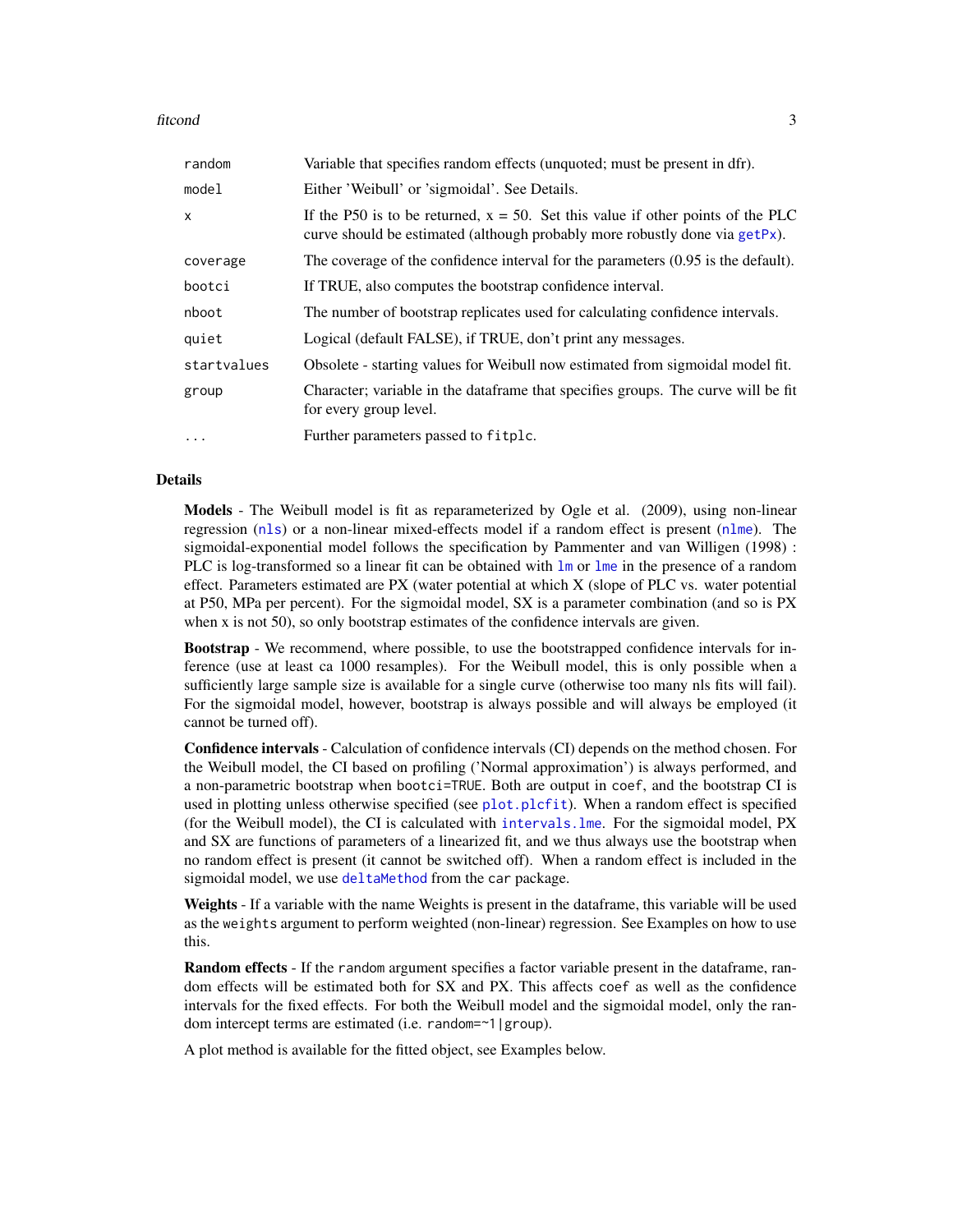#### Examples

```
# We use the built-in example dataset 'stemvul' in the examples below. See ?stemvul.
# Most examples will fit the Weibull model (the default); try running some of the examples
# with 'model="sigmoidal"' and compare the results.
# 1. Fit one species (or fit all, see next example)
dfr1 <- subset(stemvul, Species =="dpap")
# Fit Weibull model. Store results in object 'pfit'
# 'varnames' specifies the names of the 'PLC' variable in the dataframe,
# and water potential (WP).
# In this example, we use only 50 bootstrap replicates but recommend you set this
# to 1000 or so.
pfit <- fitplc(dfr1, varnames=c(PLC="PLC", WP="MPa"), nboot=50)
# Look at fit
pfit
# Make a standard plot. The default plot is 'relative conductivity',
# (which is 1.0 where PLC = 0). For plotting options, see ?plot.plcfit
plot(pfit)
# Or plot the percent embolism
plot(pfit, what="embol")
# Get the coefficients of the fit.
coef(pfit)
# Repeat for the sigmoidal model
# Note that varnames specification above is the same as the default, so it
# can be omitted.
pfit2 <- fitplc(dfr1, model="sigmoid")
plot(pfit2)
coef(pfit2)
# 2. Fit all species in the dataset.
# Here we also set the starting values (which is sometimes needed).
# In this example, we use only 50 bootstrap replicates but recommend you set this
# to 1000 or so.
allfit <- fitplcs(stemvul, "Species", varnames=c(PLC="PLC", WP="MPa"), nboot=50)
# 3. Plot the fits.
plot(allfit, onepanel=TRUE, plotci=FALSE, px_ci="none", pxlinecol="dimgrey")
# Coefficients show the estimates and 95% CI (given by 'lower' and 'upper')
# Based on the CI's, species differences can be decided.
coef(allfit)
# 3. Specify Weights. The default variable name is Weights, if present in the dataset
# it will be used for weighted non-linear regression
# In this example, we use only 50 bootstrap replicates but recommend you set this
```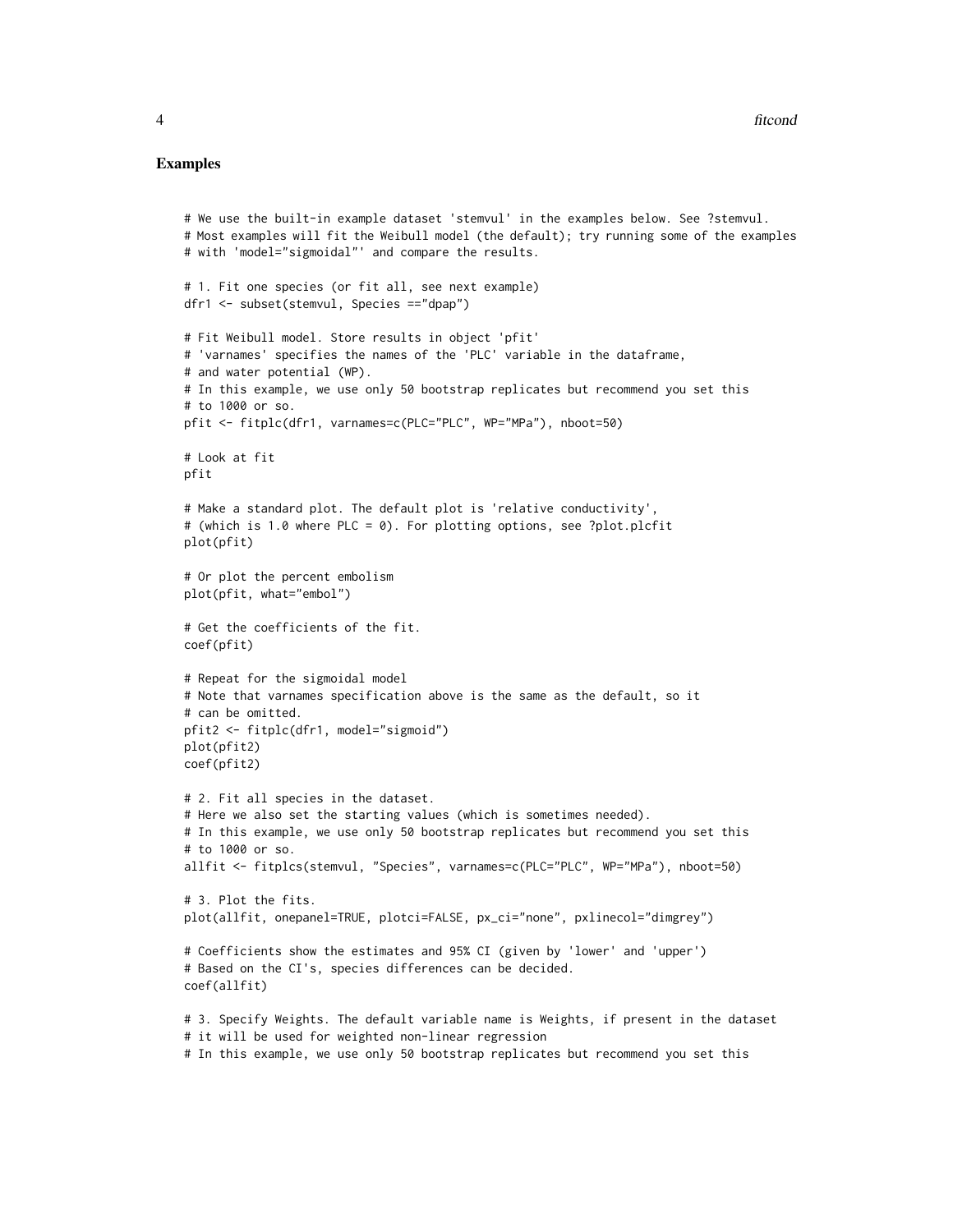#### <span id="page-4-0"></span>fsigmoidal 5

```
# to 1000 or so.
dfr1$Weights <- abs(50-dfr1$PLC)^1.2
pfit <- fitplc(dfr1, varnames=c(PLC="PLC", WP="MPa"), weights=Weights, nboot=50)
coef(pfit)
# 4. Fit the Weibull curve directly to the raw conductance data.
# Use this option when you don't want to transform your data to PLC.
# You have two options: specify the 'maximum' conductance yourself (and provide Kmax),
# or set the threshold water potential (Kmax_WP), which is then used to calculate Kmax
# (from the average of the conductance values where WP > Kmax_WP).
# Option 1 : maximum conductivity (i.e. at full hydration) is known, and used as input.
kfit1 <- fitcond(dfr1, varnames=c(K="Cond", WP="MPa"), Kmax=7.2, nboot=50)
# Option 2 : calculate maximum cond. from data where water potential : -0.3 MPa.
# In this example, we use only 50 bootstrap replicates but recommend you set this
# to 1000 or so.
kfit2 <- fitcond(dfr1, varnames=c(K="Cond", WP="MPa"), WP_Kmax = -0.3, nboot=50)
# Use plot(kfit1) as for fitplc, as well as coef() etc.
# Fit multiple conductivity curves at once (bootstrap omitted for speed).
kfits3 <- fitconds(stemvul, "Species", varnames=list(K="Cond", WP="MPa"), WP_Kmax=-0.3, boot=FALSE)
plot(kfits3, onepanel=TRUE, ylim=c(0,12), px_ci="none")
# 5. Random effects.
# This example takes into account the fact that the individual data points for a species are not
# independent, but rather clustered by branch.
fitr <- fitplc(dfr1, random=Branch)
# Visualize the random effects.
plot(fitr, plotrandom=TRUE)
```
fsigmoidal *Sigmoidal vulnerability curve*

#### **Description**

A sigmoidal-exponential function, which describes the relative conductivity as a function of the plant water potential. The relative conductivity is scaled to be 1 when water potential is zero. This function was used by Pammenter and vander Willigen (1998), but note that this implementation gives the relative conductivity, not the PLC (but relK =  $1 - P LC$ ). The slope of relK versus P at the inflection point can be calculated from the shape parameter (a) as slope  $= -a/4$ .

#### Usage

fsigmoidal(P, PX,  $a, X = 50$ )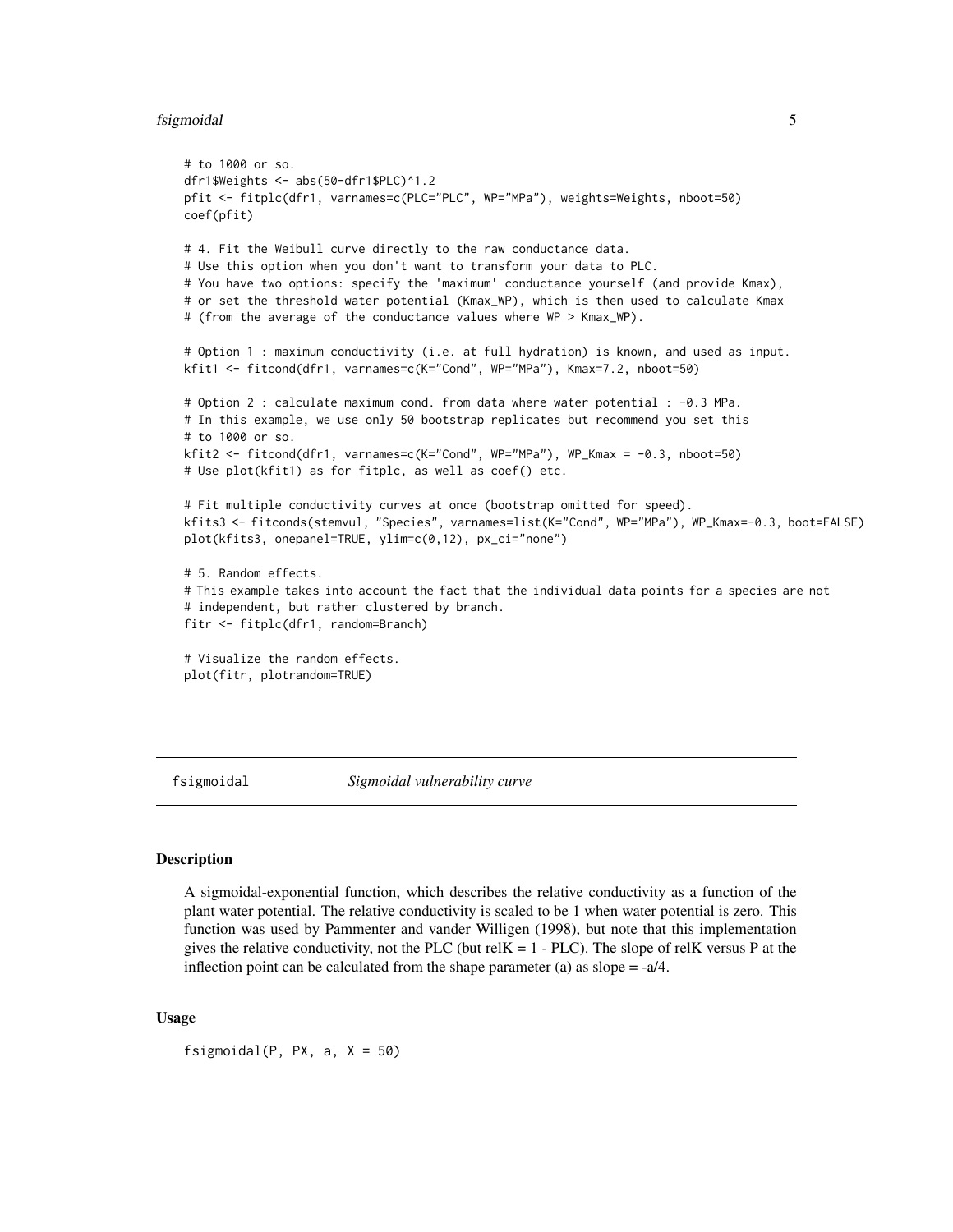#### <span id="page-5-0"></span>**Arguments**

| P         | Water potential (positive-valued MPa)                                            |
|-----------|----------------------------------------------------------------------------------|
| <b>PX</b> | Water potential at X loss of conductivity (positive valued).                     |
| a         | Shape parameter, related to the slope at the inflection point (see Description). |
| X         | If 50, $PX$ is the P50.                                                          |

#### References

Pammenter, N.W., Willigen, C.V. der, 1998. A mathematical and statistical analysis of the curves illustrating vulnerability of xylem to cavitation. Tree Physiol 18, 589-593. doi:10.1093/treephys/18.8- 9.589

#### Examples

```
curve(fsigmoidal(x, PX=-2, a=5), from=0, to=-5)
curve(fsigmoidal(x, PX=-2, a=2), add=TRUE)
# Comparison to Weibull
curve(fweibull(x, PX=3, SX=40), from=0, to=6)
curve(fsigmoidal(x, PX=3, a=4*(40/100)), add=TRUE, col="red")
```
fweibull *Weibull vulnerability curve*

#### Description

The Weibull function, as re-parameterized by Ogle et al. (2009), which describes the relative conductivity as a function of the plant water potential. The relative conductivity (relK) is scaled to be 1 when water potential is zero. The slope of relK versus P at the inflection point can be calculated from the shape parameter  $(SX)$  as slope =  $-SX/100$ .

#### Usage

fweibull(P, SX, PX,  $X = 50$ )

#### Arguments

|           | Water potential (positive-valued MPa)      |
|-----------|--------------------------------------------|
| <b>SX</b> | Shape parameter                            |
| <b>PX</b> | Water potential at X loss of conductivity. |
| X         | If 50, PX is the $P50$ .                   |

#### References

Ogle, K., Barber, J.J., Willson, C., Thompson, B., 2009. Hierarchical statistical modeling of xylem vulnerability to cavitation. New Phytologist 182, 541-554.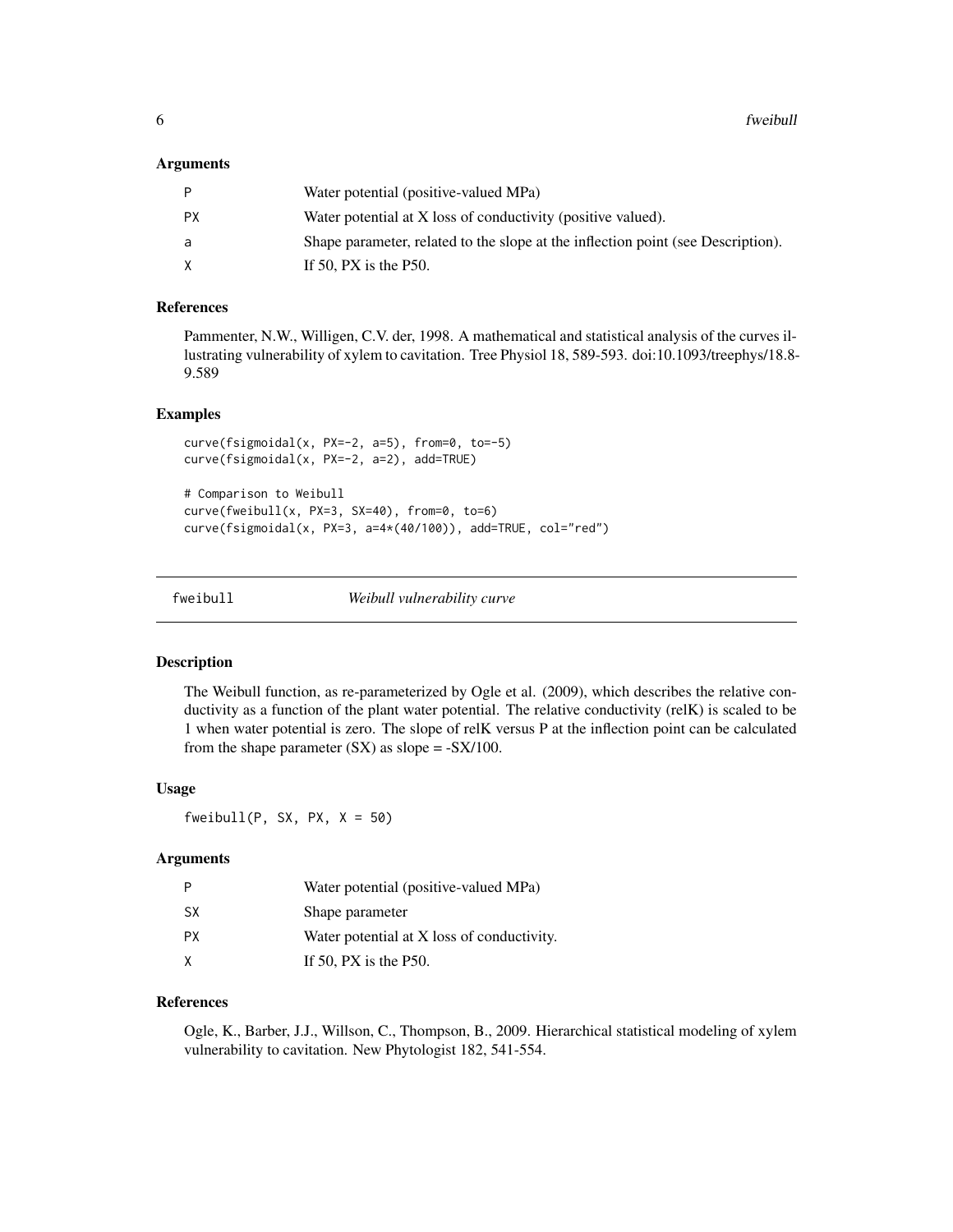#### <span id="page-6-0"></span> $\text{getPx}$  7

#### Examples

```
curve(fweibull(x, SX=30, PX=2), from=0, to=5)
```
#### <span id="page-6-1"></span>getPx *Extract Px from fitted objects*

#### Description

Extract esimates of Px from an object returned by [fitplc](#page-1-1). This allows extraction of estimates of P88 or other values when the fit estimated P50 (or other), for example. When the Weibull model is used, it is especially recommended to fit the P50 and estimate other points of the curve with getPx.

See examples for use of this function. Note that the confidence interval is based on the bootstrap resampling performed by [fitplc](#page-1-1). This function only works when bootci=TRUE when the curve was fit.

#### Usage

```
getPx(object, x = 50, coverage = 0.95)
```
#### **Arguments**

| object   | Object returned by fitplc                                              |
|----------|------------------------------------------------------------------------|
| x        | The x in Px, that is, if P50 should be returned, $x=50$ .              |
| coverage | The desired coverage of the confidence interval (0.95 is the default). |

#### Details

Note that this function does not return a standard error, because the bootstrap confidence interval will be rarely symmetrical. If you like, you can calculate it as the mean of the half CI width (and note it as an 'approximate standard error'). A better approach is to only report the CI and not the SE.

Sometimes the upper CI cannot be calculated and will be reported as NA. This indicates that the upper confidence bound is outside the range of the data, and can therefore not be reliably reported. It is especially common when x is large, say for P88.

#### Examples

```
# A fit
somefit <- fitplc(stemvul, x=50, model="sigmoid")
# Extract P12, P88
# Note NA for upper CI for P88; this is quite common
# and should be interpreted as falling outside the range of the data.
getPx(somefit, x=c(12,88))
```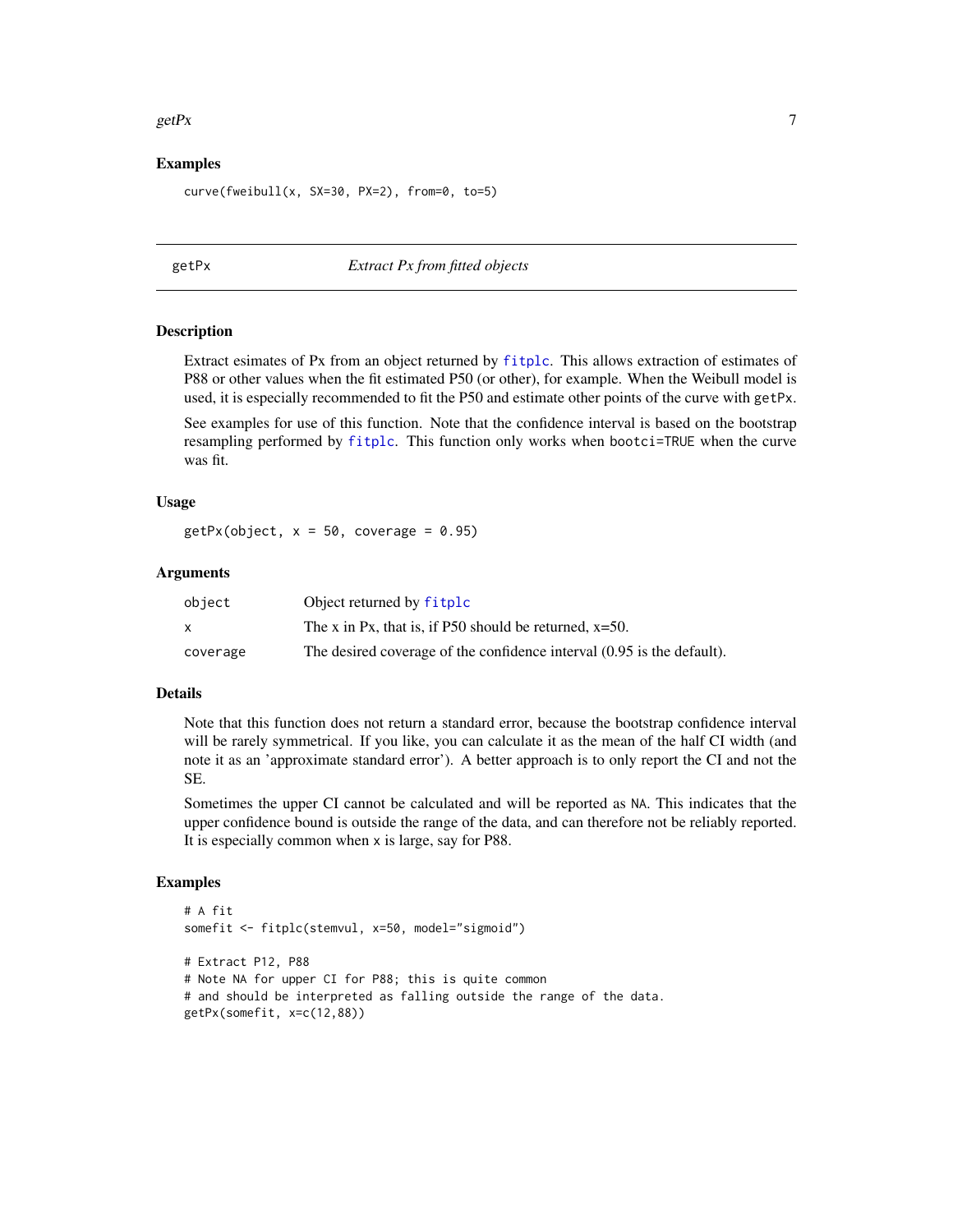#### Description

Standard plots of fitted curves (objects returned by [fitplc](#page-1-1), [fitplcs](#page-1-1), [fitcond](#page-1-2) or [fitconds](#page-1-1)), with plenty of options for customization.

#### Usage

```
## S3 method for class 'plcfit'
plot(x, xlab = NULL, ylab = NULL, ylim = NULL,pch = 19, plotPx = TRUE, plotci = TRUE, plotdata = TRUE,
 plotfit = TRUE, add = FALSE, multiplier = NULL, px_ci = c("bootstrap",
  "parametric", "none"), px_ci_type = c("vertical", "horizontal"),
 px_ci_label = TRUE, plotrandom = FALSE, pointcol = "black",
  linecol = "black", linetype = 1, linecol2 = "blue", pxlinecol = "red",
 pxcex = 0.7, citype = c("polygon", "lines"), cicol = alpha("lightgrey",
 (0.8), what = c("relk", "PLC", "embol"), selines = NULL,
  xaxis = c("positive", "negative"), ...## S3 method for class 'manyplcfit'
```

```
plot(x, what = c("relk", "embol", "PLC"),onepanel = FALSE, linecol = NULL, pointcol = NULL, pch = 19,
  legend = TRUE, legendwhere = "topright", ...)
```
#### Arguments

| X          | A fitted curve returned by fitplc                                                                                                                                                                                                                                      |
|------------|------------------------------------------------------------------------------------------------------------------------------------------------------------------------------------------------------------------------------------------------------------------------|
| xlab, ylab | Optionally, X and Y axis labels (if not provided, a default is used).                                                                                                                                                                                                  |
| ylim       | Optionally, Y-axis limits.                                                                                                                                                                                                                                             |
| pch        | Optionally, the plotting symbol (default $= 19$ , filled circles)                                                                                                                                                                                                      |
| plotPx     | Logical (default TRUE), whether to plot a vertical line for the P50.                                                                                                                                                                                                   |
| plotci     | Logical (default TRUE), whether to plot the confidence interval (if computed<br>with bootci=TRUE).                                                                                                                                                                     |
| plotdata   | Logical (default TRUE), whether to add the data to the plot.                                                                                                                                                                                                           |
| plotfit    | Logical (default TRUE), whether to add the fitted curve to the plot.                                                                                                                                                                                                   |
| add        | Logical (default FALSE), whether to add the plot to a current device. This is<br>useful to overlay two plots or curves, for example.                                                                                                                                   |
| multiplier | Multiply the scaled data (for plotting).                                                                                                                                                                                                                               |
| px_ci      | Option for the confidence interval around Px, either 'parametric' (confidence<br>interval computed with confint), 'bootstrap' (computed with non-parametric<br>bootstrap) or 'none' (no plotting of the confidence interval) (formerly argument<br>was called selines) |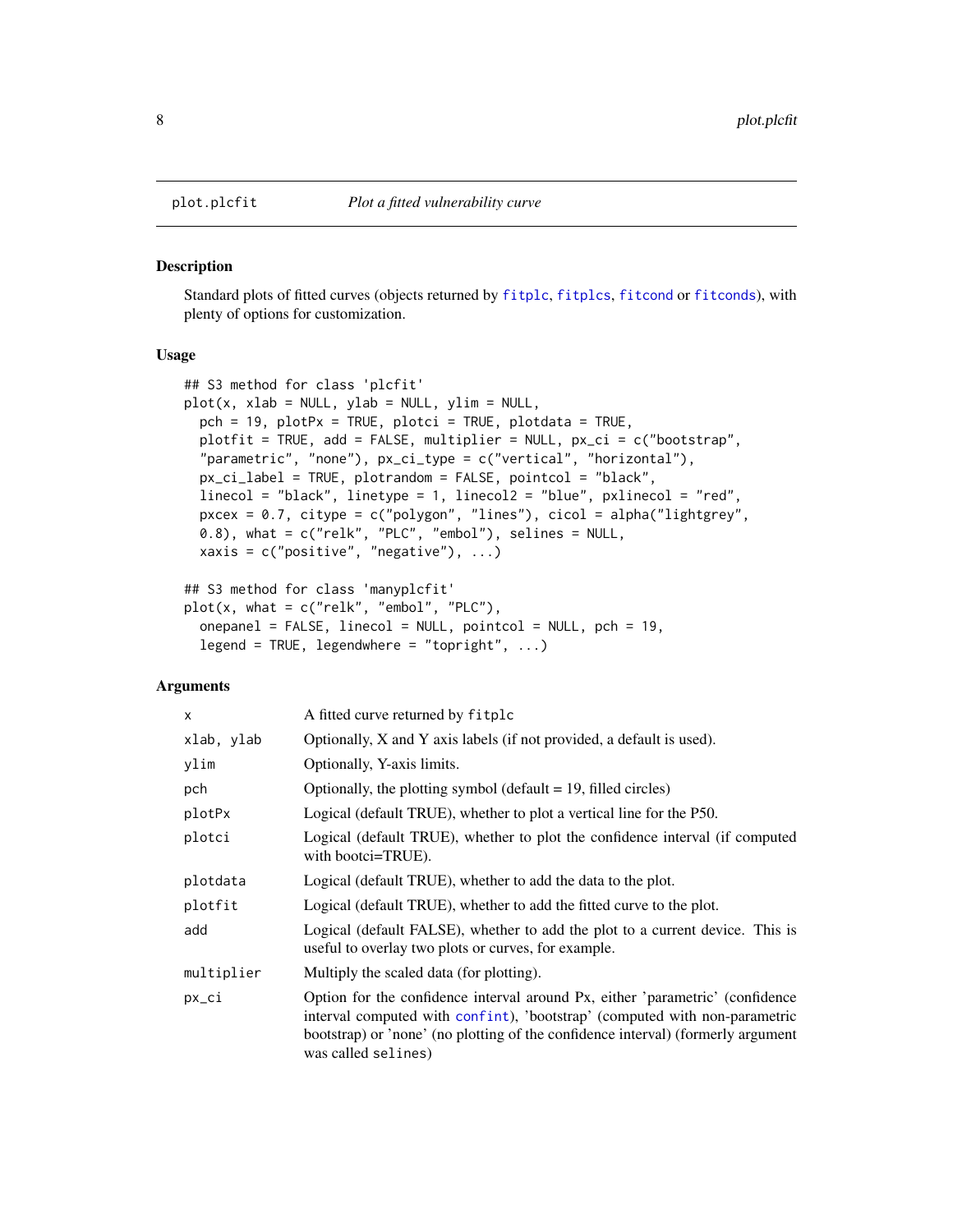#### <span id="page-8-0"></span>stemvul **9**

| px_ci_type  | Either 'vertical' (default), or 'horizontal', to plot confidence limits for Px.                                                                  |
|-------------|--------------------------------------------------------------------------------------------------------------------------------------------------|
| px_ci_label | Logical (default TRUE), whether to write a label next to the CI for Px.                                                                          |
| plotrandom  | Logical. If TRUE (default is FALSE), plots the predictions for the random ef-<br>fects (only if random effects were included in the model fit).  |
| pointcol    | The color(s) of the data points.                                                                                                                 |
| linecol     | The color(s) of the fitted curve (or color of the random effects curves if plotran-<br>dom=TRUE).                                                |
| linetype    | Line type for fitted curve (see options for 1ty in par).                                                                                         |
| linecol2    | The color of the fixed effects curve (if plotrandom=TRUE; otherwise ignored).                                                                    |
| pxlinecol   | The color of the lines indicating Px and its confidence interval                                                                                 |
| рхсех       | Character size for the Px label above the Y-axis.                                                                                                |
| citype      | Either 'polygon' (default), or 'lines', specifying formatting of the confidence<br>interval in the plot.                                         |
| cicol       | The color of the confidence interval band (if plotted).                                                                                          |
| what        | Either 'relk' or 'PLC' (or synonym 'embol'); it will plot either relative conduc-<br>tivity or percent loss conductivity (percent embolism).     |
| selines     | Obsolete; use px_ci                                                                                                                              |
| xaxis       | Either 'positive' (default), so that water potential is plotted as positive values, or<br>'negative', plotting negative-valued water potentials. |
| onepanel    | For plotting of many curve fits, plot all curves in one panel (TRUE) or in separate<br>panels (FALSE)                                            |
| legend      | (for fitconds and fitplcs only) Logical (default TRUE), whether to include a sim-<br>ple legend when plotting multiple fits                      |
| legendwhere | (for fitconds and fitples only) As in legend, specification of where to place<br>legend (e.g. 'bottomleft'; coordinates not accepted)            |
| .           | Further parameters passed to plot, or points (when add=TRUE)                                                                                     |
|             |                                                                                                                                                  |

stemvul *An example vulnerability curve*

#### Description

Percent loss conductivity as a function of water potential for three species.

#### Format

Species One of dpap, egran, ssay Branch Replicate branch, multiple branches were measured for each species MPa Xylem water potential (MPa) PLC Percent loss conductivity Cond Raw, unscaled conductivity of branch segment (units)